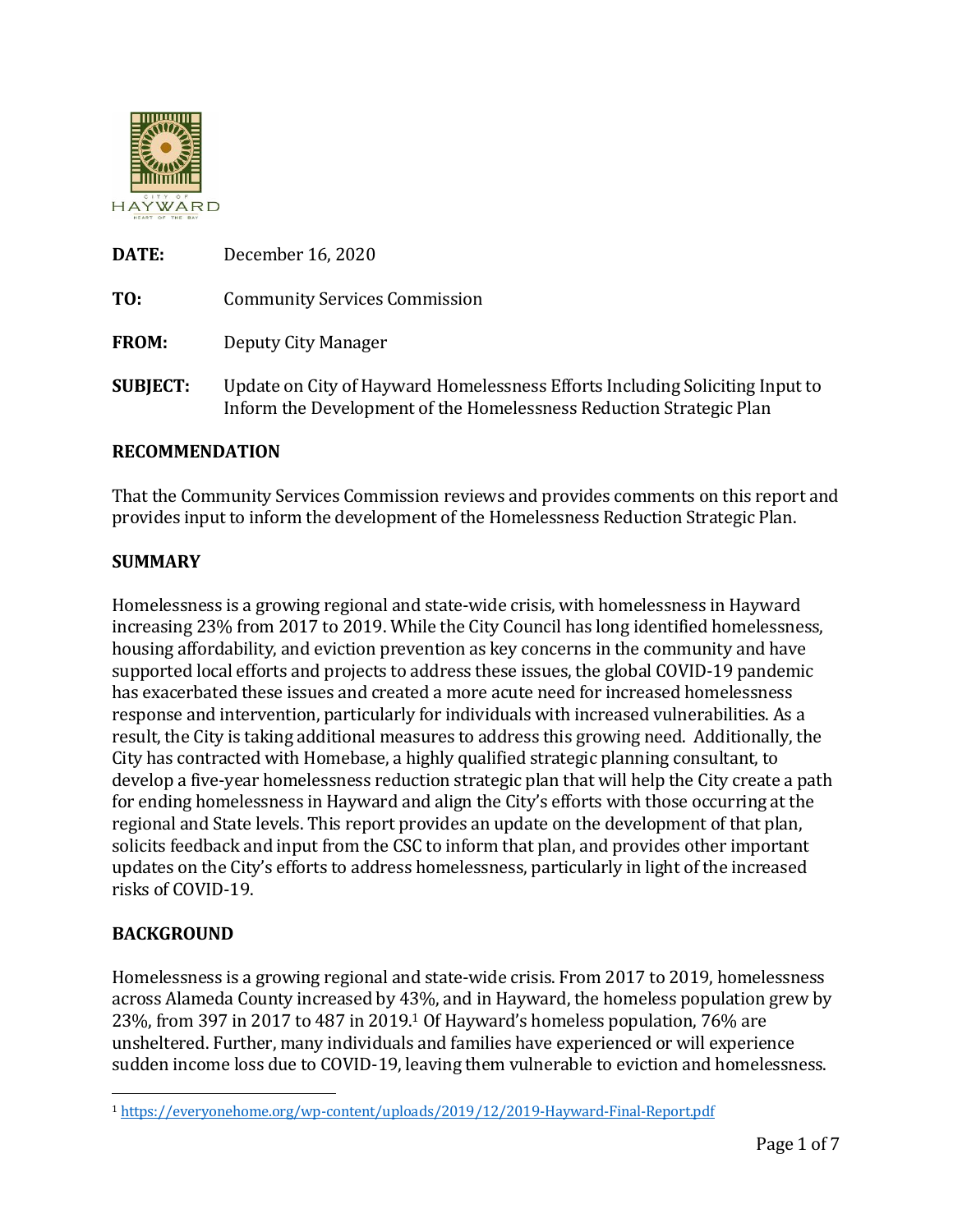The Hayward City Council has long identified homelessness, housing affordability, and eviction prevention as key issues in the community and has supported many local efforts to address these issues. Recent efforts to holistically address these issues include, but are not limited to, the following:

- Development of the Hayward Navigation Center to provide shelter and housing navigation services to homeless Hayward adults;
- Passage of the Residential Rent Stabilization and Tenant Protection Ordinance (RRSO) to reduce displacement of many Hayward renters;
- Inclusion of *Preserve, Protect, and Produce Housing for All* in the Hayward Strategic Roadmap;
- Passage of Temporary Eviction Moratorium through September 2020 for nonpayment of rent and mortgage payments caused by COVID-19 to prevent evictions;
- Passage of Tenant Relocation Assistance Ordinance to align with state law and guarantee assistance to renters displaced due to necessary substantial repairs or health and safety concerns;
- Allocation of over \$900,000 for emergency rent relief grants to support low-income renters and \$75,000 for foreclosure prevention counseling and education for homeowners experiencing financial impacts from COVID-19;
- Allocation of over \$600,000 in CDBG emergency funds for food access and shelter services for unhoused and at-risk individuals;
- Annual allocation of local and federal funds to support projects and programs that address homelessness and housing issues in the Hayward community; and
- Approval of an agreement with Homebase, a strategic planning consultant, on September 22, 2020 to prepare a five-year City of Hayward Homelessness Reduction Strategic Plan (Strategic Plan).
- Approval of the Hayward Navigation Center Hotel Annex project to provide highly vulnerable individuals with shelter and housing navigation services during the COVID-19 pandemic.

This report provides an update on the development of that Strategic Plan, solicits feedback and input from the CSC members to inform that plan, and provides other important updates on the City's efforts to address homelessness, particularly in light of the increased risks of COVID-19.

# **DISCUSSION**

# *Homelessness Reduction Strategic Plan Update and Discussion*

### **Progress Update**

Along with City staff, Homebase started work on the Strategic Plan in October. Currently, Homebase staff is conducting background research for the needs assessment and gaps analysis and is reviewing existing research and documentation to synthesize and bring forward useful data to the community to inform decision-making.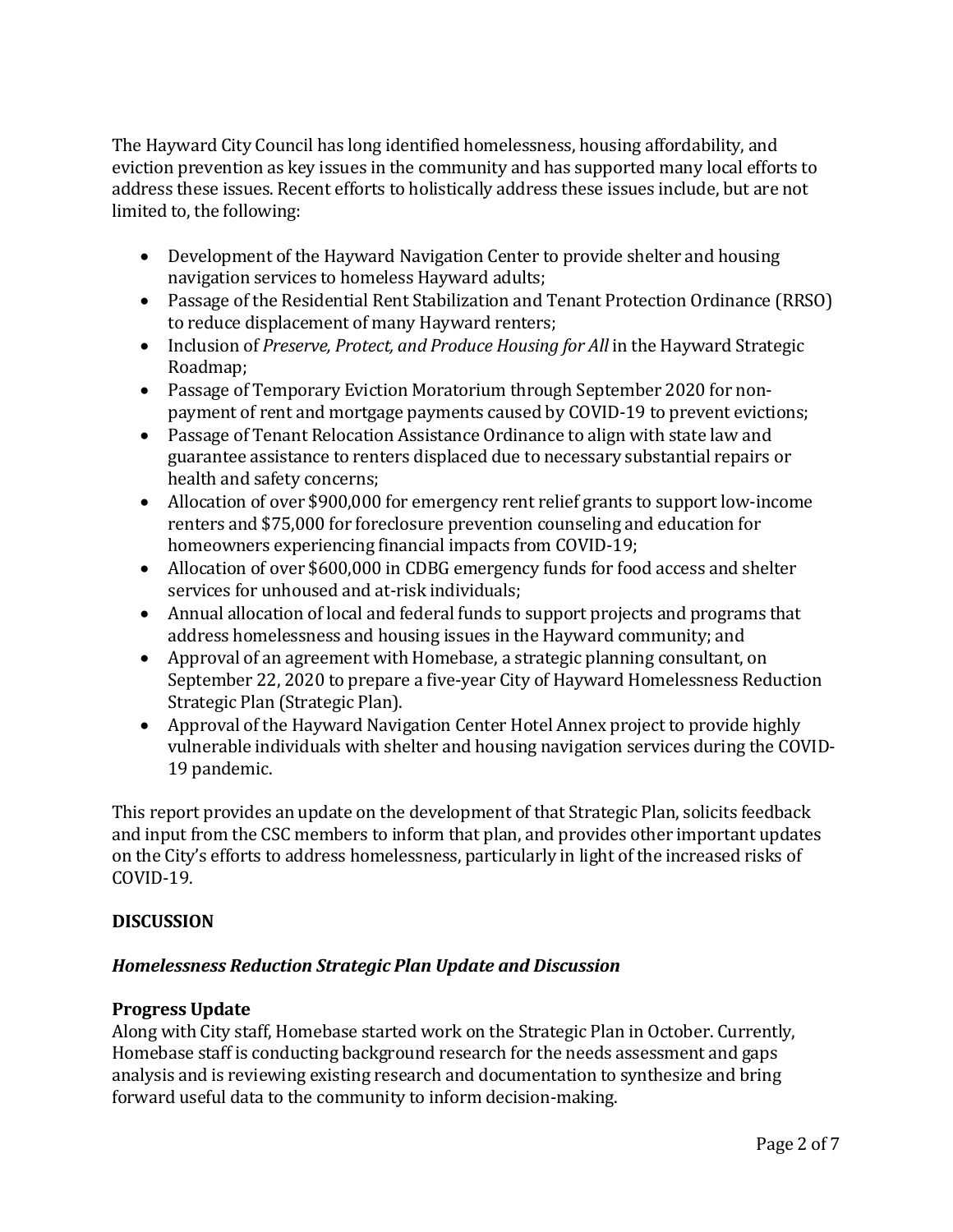Homebase and City staff have also formed the Strategic Planning Steering Committee. The Committee is composed of representatives from sectors including local governments, service providers, homeless advocates, business communities, law enforcement, those with lived experience of homelessness, and other interested parties, including City Councilmember Lamnin. There is a high level of community interest to participate in this process. The Committee will guide the strategic planning process by providing insights, suggestions, and will start the process of building coalitions to carry out the work once the Strategic Plan is approved. The Committee will meet monthly, starting in November, to review data, provide suggestions on the plan components, and offer additional insights into community driven solutions. For example, the Committee may provide input on the development of the planning process, review planning documents, provide feedback on plan goals and format, identify additional stakeholders for inclusion in a larger community process, and finalize action steps.

In early January, Homebase will hold community forums that will allow a wider range of interested community members to provide input and suggestions to be considered in the Strategic Plan. Additionally, Homebase will conduct one-on-one interviews and/or focus groups with key stakeholders, including people with lived experiences of homelessness. A draft of the Strategic Plan is on schedule to be shared with the community in February, and a finalized Strategic Plan is anticipated for completion and recommended approval by May. The Strategic Plan will also help inform the upcoming budget process for fiscal year 2021-2022.

# **Community Services Commission Input**

Homebase would like to explore the following discussion questions with the CSC in order to gain insight from the unique perspectives of the commissioners:

- 1. What are your priorities and goals in terms of addressing homelessness? How have those priorities evolved in recent years, and what may continue to change as you look ahead to the next five years?
- 2. What identified gaps or unmet needs are the focus of the Commission/Council? Is there missing information you wish you had about homelessness that could further inform the City's approach?
- 3. What potential solutions to address homelessness do you think are the most promising for Hayward? Are there specific programs or models (in the City of Hayward, Alameda County, or from other communities) that you would like highlighted or included in the plan?

# *Homelessness Response Updates*

# **COVID Impact on Homelessness**

As a result of the COVID-19 pandemic outbreak, many individuals and families have experienced or will experience sudden income loss, leaving them vulnerable to eviction and homelessness, with some estimates predicting a 40-45% increase in homelessness nationwide due to the economic impacts of COVID-19.<sup>2</sup> The pandemic has impacted City

 **<sup>2</sup> <https://community.solutions/analysis-on-unemployment-projects-40-45-increase-in-homelessness-this-year/>**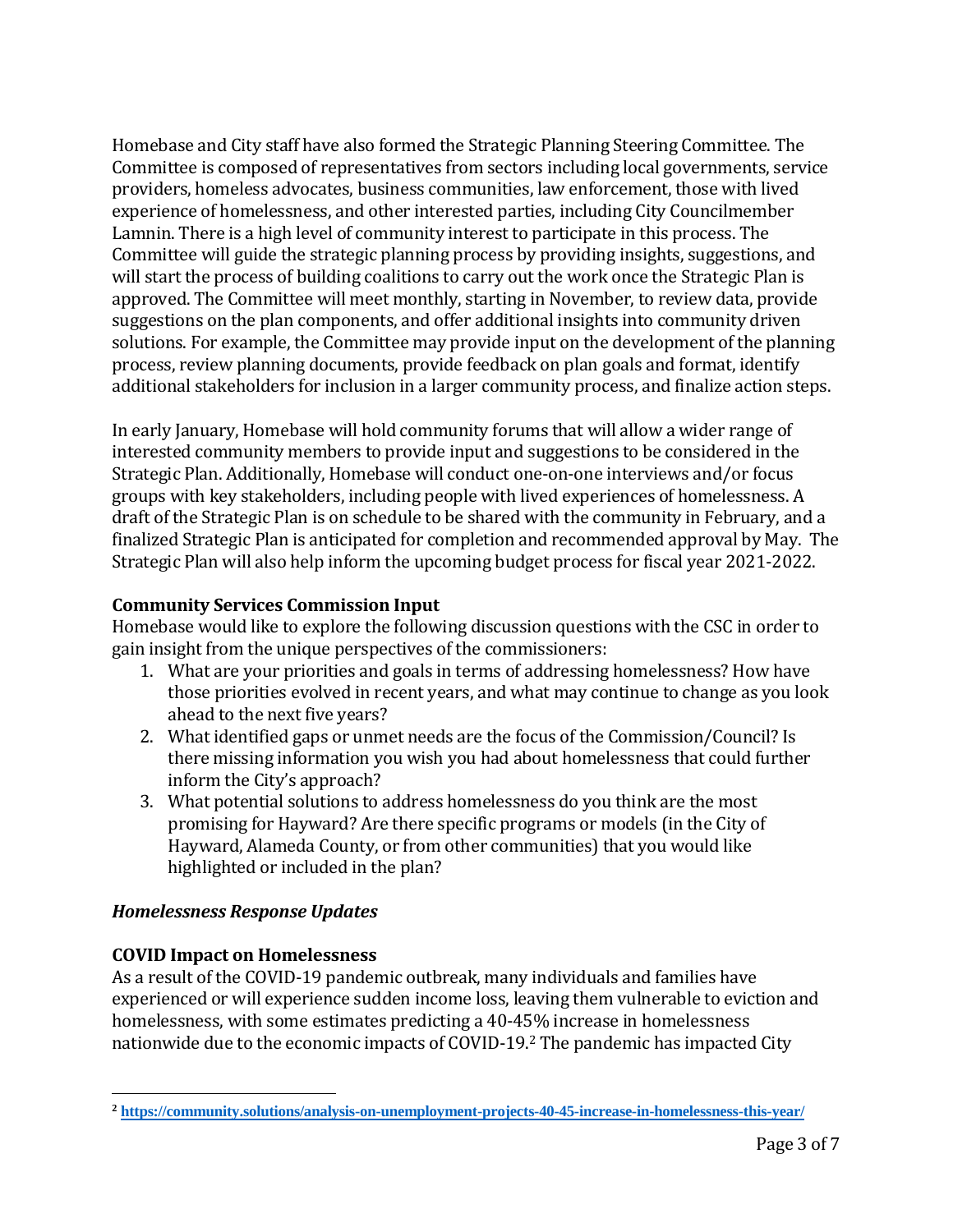activities intended to address homelessness as well, including causing an intentional reduction of capacity in the Hayward Navigation Center (HNC).

In response to the pandemic, the County of Alameda, in collaboration with Alameda County Health Care for the Homeless, the Health Care Services Agency, Abode Services, and the State of California, initiated Project Roomkey. Project Roomkey hotels provide temporary housing for unsheltered residents as part of the emergency response for COVID-19. The program will soon be winding down in Alameda County with many of the hotel leases expiring by the end of the year. As of November 1, 2020, referrals are no longer being accepted for Safer Ground and no additional guests will be placed in Safer Ground sites.

During the pandemic, the prevalence of unsheltered homelessness in Downtown Hayward and near City Hall has increased noticeably. As the prevalence in Downtown Hayward and around City Hall increases, the consequences of unsheltered living, such as public defecation, are also increasing. In an effort to address this, staff have placed portable restrooms outside City Hall, and the Watkins garage restroom will re-open to the public by January 2021. Additionally, Maintenance Services will be hiring two temporary laborers specifically dedicated to this area to provide daily clean-up. The two temporary employees will be responsible for daily pressure washing, litter and trash removal, and providing direct support for HPD in clean-ups in the Downtown area. Based on requests from Downtown businesses and property owners who have experienced increased vandalism and theft in recent months, Hayward Police Department (HPD) has also increased their foot patrol around Downtown Hayward and at City Hall to increase their visible presence. HPD also assists in identifying referrals to the HNC. HPD increased personnel Monday through Thursday during day shifts and Friday through Saturday during evening shifts. HPD meets weekly with the Maintenance Services Department (MSD), Fire, Code Enforcement, and Community Services staff to identify homeless individuals and camps to refer into the HNC.

### **Hayward Navigation Center**

Opened on November 18, 2019, the HNC recently celebrated its one-year anniversary. Due to the COVID-19 pandemic, it was necessary to decrease the capacity at the HNC from a 45-bed capacity to 25-bed capacity. Because of the reduced capacity, Bay Area Community Services (BACS) had significant contract savings, which will allow for funds previously allocated for their FY 2021 contract to be used for additional homelessness reduction efforts, including a proposed hotel project described in greater detail below.

In October 2020, four RV Trailers were placed on-site to increase the capacity up to 32 beds. Additionally, as part of the 2019 CDBG Annual Action Plan, \$161,200 was allocated for the purchase of an additional residential trailer at the HNC. With a third trailer on-site, the HNC capacity will be increased to 45-beds while allowing for adequate social distancing.

In the first year of implementation, there have been 91 clients at the HNC. Over half (57%) of HNC clients were non-white, with 42% identifying as Black or African American. Approximately one-third (31%) identified as Hispanic or Latinx. Almost half (47%) identified as chronically homeless. Of the 91 HNC clients, 45 exited to permanent housing and 30 are currently still enrolled at the time of this report writing. The majority of clients who moved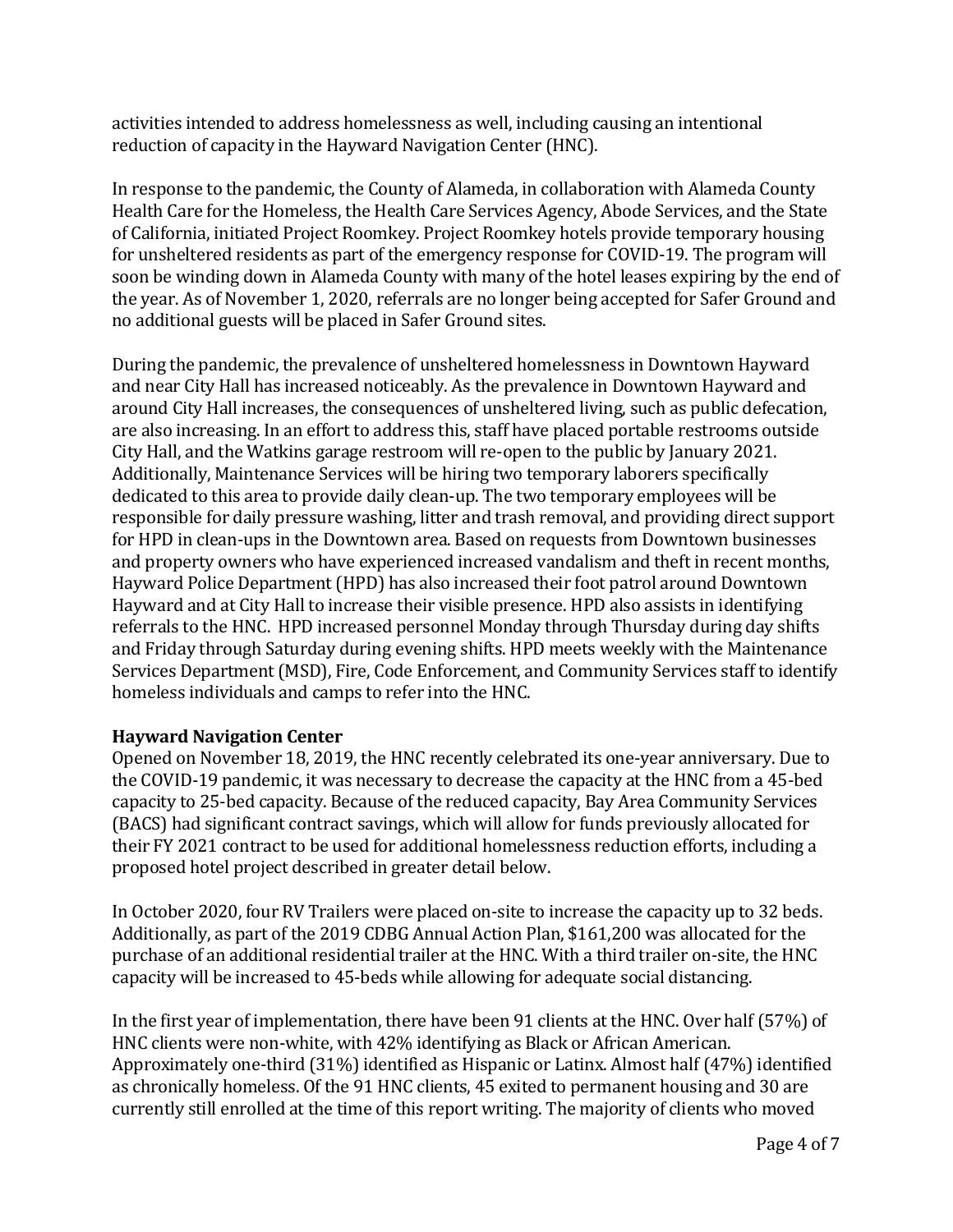out to permanent housing (71%) did so through rapid re-housing, with clients receiving temporary housing subsidies.

In addition to operations of the HNC, staff entered into a contract with California State University, East Bay, to conduct an independent evaluation of the Navigation Center. As a requirement of the Prop 47 grant, the evaluation will have a component that looks at implementation successes and challenges, and an outcome component that examines the extent to which the HNC is meeting its goals, including reducing recidivism among clients with a history of justice involvement. As part of this evaluation, researchers will conduct focus groups and/or interviews with HNC clients to ensure the voices of individuals with lived experiences are heard and centered in the evaluation. Researchers will also interview BACS staff and Hayward Police Department officers who work on the City's homelessness response team to further understand implementation successes and challenges.

### **Hayward Navigation Center Annex Project**

With the decompression of the HNC from 45 to 25 beds and the inability of vulnerable individuals experiencing homeless to safely reside in congregate shelter, staff is working on a proposal to develop a Hayward Navigation Center Hotel Annex Project (HNC Annex). The HNC Annex would provide 30-35 vulnerable homeless individuals with temporary isolation shelter (up to six months) and housing navigation services to exit into permanent housing. The program design would mirror that of the HNC but would be housed out of a local hotel to provide isolation shelter to those with increased vulnerabilities. <sup>3</sup>

Staff has identified three hotel providers who expressed interest in partnering with the City to house this program and is discussing further the details of a potential contract with them before selecting a preferred hotel operator.

On December 8, 2020, Hayward City Council authorized the City Manager to take emergency actions to implement this project within a pre-determined budget authority, including authorization to enter into a contract with a preferred hotel operator and social services provider. Staff will finalize agreement with a preferred hotel operator, based upon cost efficiency, site accessibility, and other relevant factors. The City will also contract with BACS, the existing operator of the HNC, to provide supportive services to leverage existing staffing structures already in place and cut down on contract expenditures. Services provided at the HNC Annex will include care coordination and housing navigation, residential counseling, flexible funding to support success in permanent housing, and three meals daily. The target population of the HNC Annex will be individuals with increased vulnerabilities and at highrisk of complications if exposed to the coronavirus.

# **ECONOMIC IMPACT**

**<sup>3</sup>** Vulnerability is defined as an individual who is at high-risk of complications (including death) if infected with COVID-19. The City of Hayward is using the definition provided by Alameda County's Safer Ground program. [\(https://www.achch.org/safer-ground-hotel-voucher-program.html\)](https://www.achch.org/safer-ground-hotel-voucher-program.html)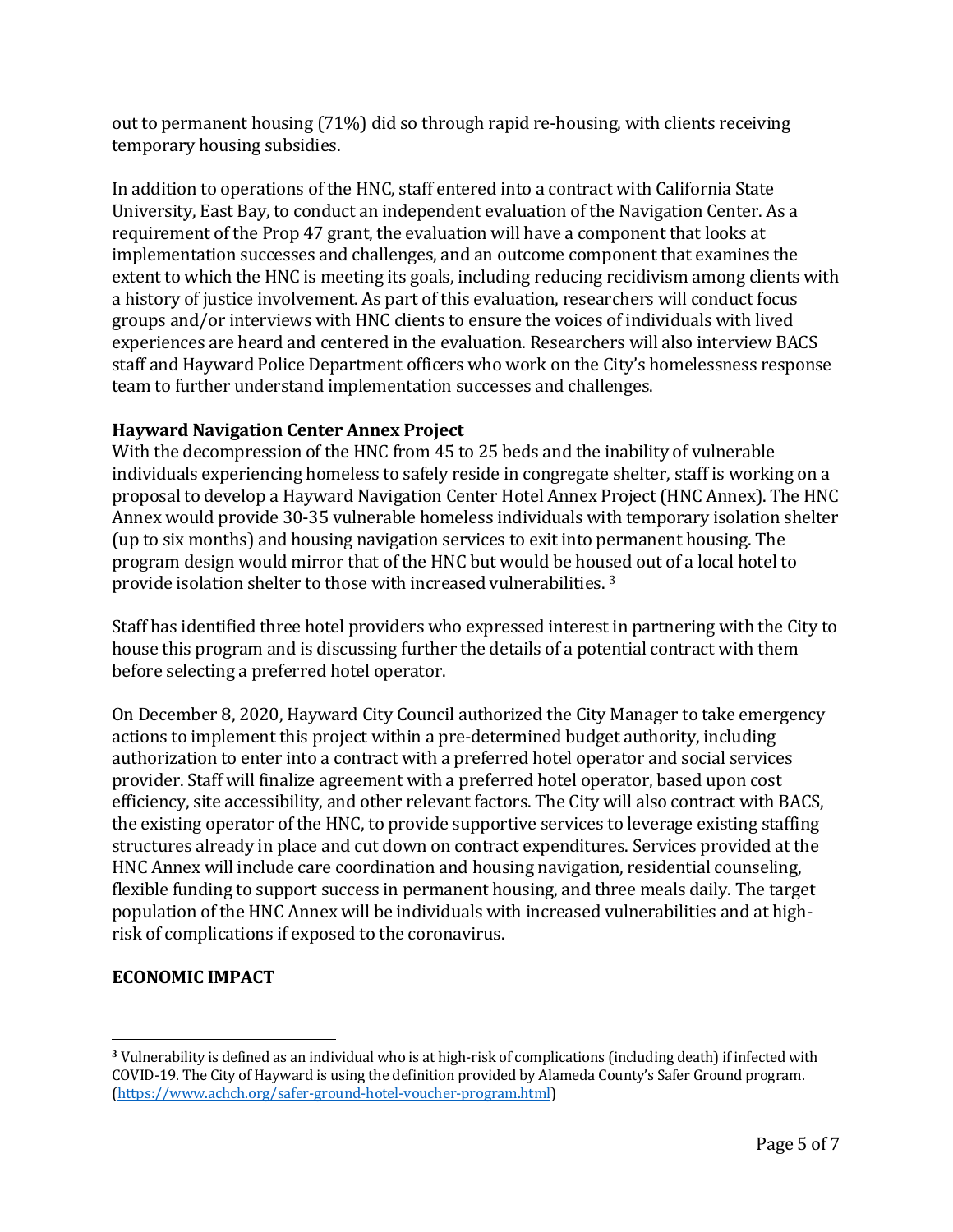There is a positive economic impact from reducing homelessness and poverty and moving individuals into permanent housing as part of the City's strategic response to homelessness, including the HNC and HNC Annex.

### **FISCAL IMPACT**

The Homebase agreement was funded through the City's CDBG entitlement allocation, using part of the twenty percent of funds allowed for planning and administrative costs. Therefore, there is no impact to the City's General Fund.

The funding plan for the HNC Annex was presented to Council as part of the 12/8 report. The project will be funded almost entirely with existing funds. On December 3, the City was notified that its application for funding for Permanent Local Housing Allocation funds was accepted, resulting in approximately \$650,000 annually for the next five years. Staff will allocate \$90,000 of the FY21 allocation for use at the HNC Annex Project, and the remainder of funds will be for use at the Navigation Center.

### **STRATEGIC ROADMAP**

This agenda item supports the Strategic Priority of Preserve, Protect & Produce Housing. Specifically, this item relates to the implementation of the following projects:

1b. Oversee operations of the Navigation Center

2a. Create a Homelessness Reduction Strategic Plan modeled on an empowerment approach and best practices, as well as after Alameda County's EveryOne Home Plan

### **PUBLIC CONTACT**

In February 2020, staff provided a homelessness update and received Council's approval on the EveryOne Home plan, as well as the City's local plan for addressing homelessness. Staff received approval from Council on September 22, 2020, to contract with Homebase to develop a strategic plan for reducing homelessness in Hayward. On December 3, 2020, staff and Homebase presented to the Homelessness-Housing Task Force on the development of that Strategic Plan and to solicit feedback and input from the task-force members to inform that plan, as well as to provide brief updates on other homelessness efforts.

Additionally, staff provided an overview of the HNC Annex project to the CSC on November 18, 2020. Comments from the CSC on the HNC Annex project were integrated into the staff report for the December 8, 2020 City Council meeting.

### **NEXT STEPS**

Over the next several months, staff and Homebase will be working on multiple fronts to prepare a plan that addresses homelessness in Hayward, with a focus both on long term solutions and on emergency response to current needs exacerbated by COVID-19.